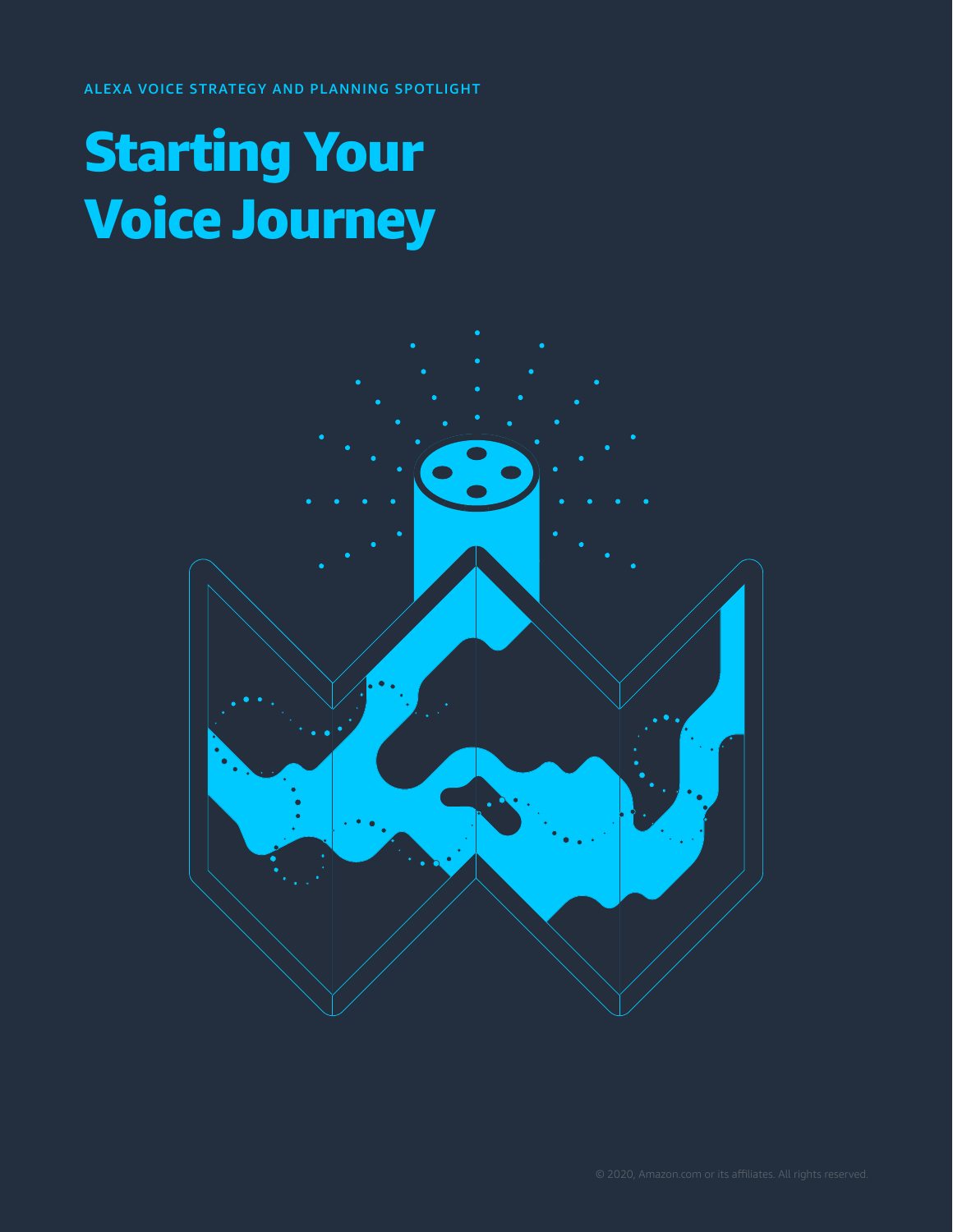# Introduction



# Defining opportunities, solutions and an actionable plan for a best-class voice experience

Voice is becoming ubiquitous. Customers are interacting with voice throughout their lives, and it is becoming a transformational way for brands to reach and engage their customers. Custom Alexa skills and voice experiences offer a unique opportunity to create rich, engaging and immersive experiences… but how do we get started?

Before you can design, build and market a voice experience, it all starts with a *strong foundational strategy.* In this Spotlight, we'll provide a framework to help educate, inspire and align on compelling voice opportunities for your clients.

- **<sup>⊘</sup> Inspire & Educate** Your Clients on the Value of Voice
- **<sup>⊘</sup> Align** on Voice Opportunities
- **<sup>⊗</sup> Plan Your Activation** for a Voice Experience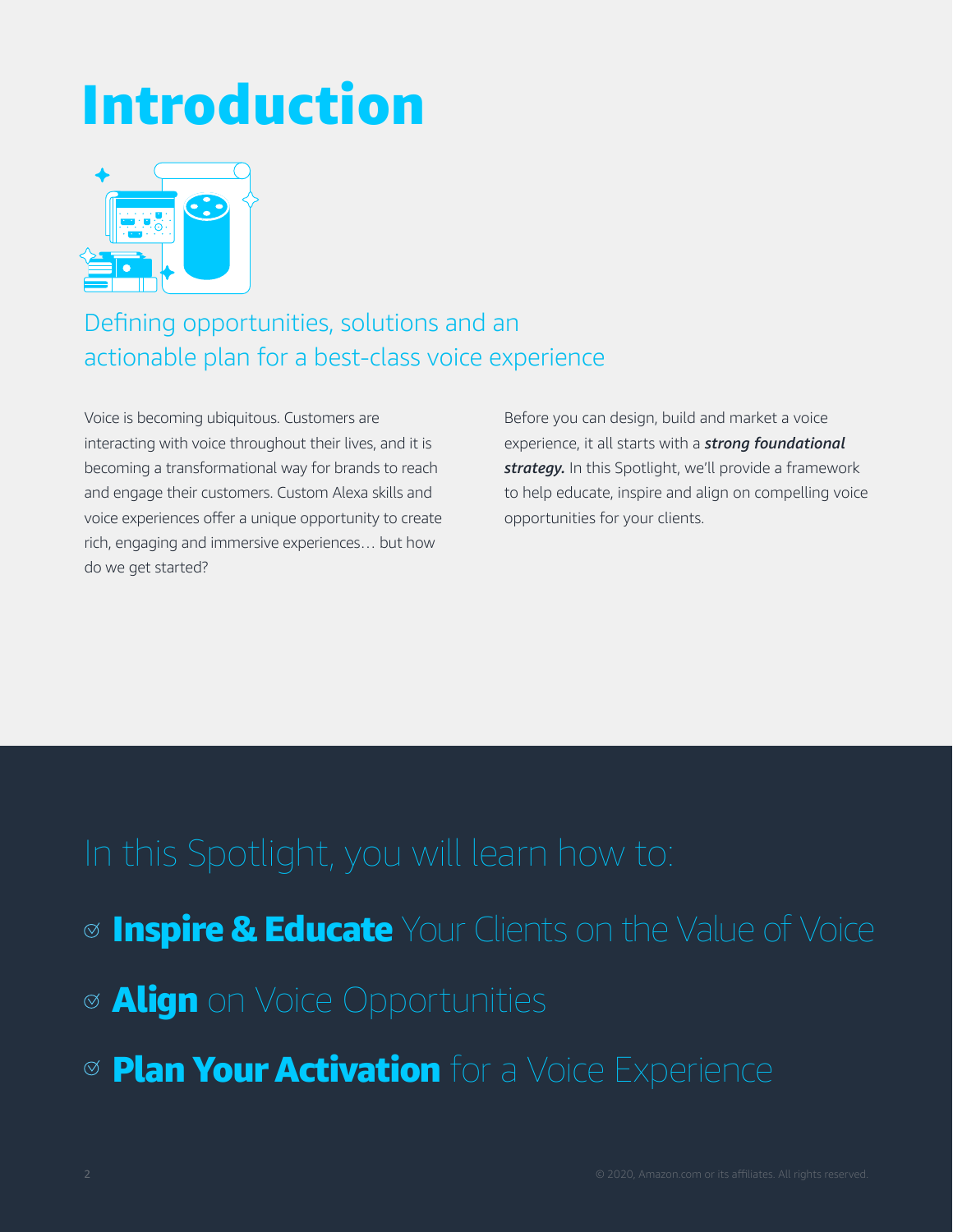# Step 1: Inspire & Educate on the Value of Voice

Inspire and educate your clients on the voice landscape and why it is important for their business and customers today. Make sure you have decision-makers in the room and consider including executive leaders from Brand, Marketing & Advertising, Product, Innovation, Customer Service and Technology teams.

## Here are some examples of what you might want to include in your presentation:



### **WHY VOICE AND WHY NOW?**

How is it changing the way consumers interact with technology and why does it matter?



### **STANDOUT EXAMPLES**

Share compelling brand examples in your category or category-adjacent



### **VISION OF VOICE & FUTURE TRENDS**

How will this medium will continue to rapidly grow over the next few years?



#### **HOW IS VOICE RELEVANT**

How is voice relevant for your clients/ prospects and their brand's customer journey today?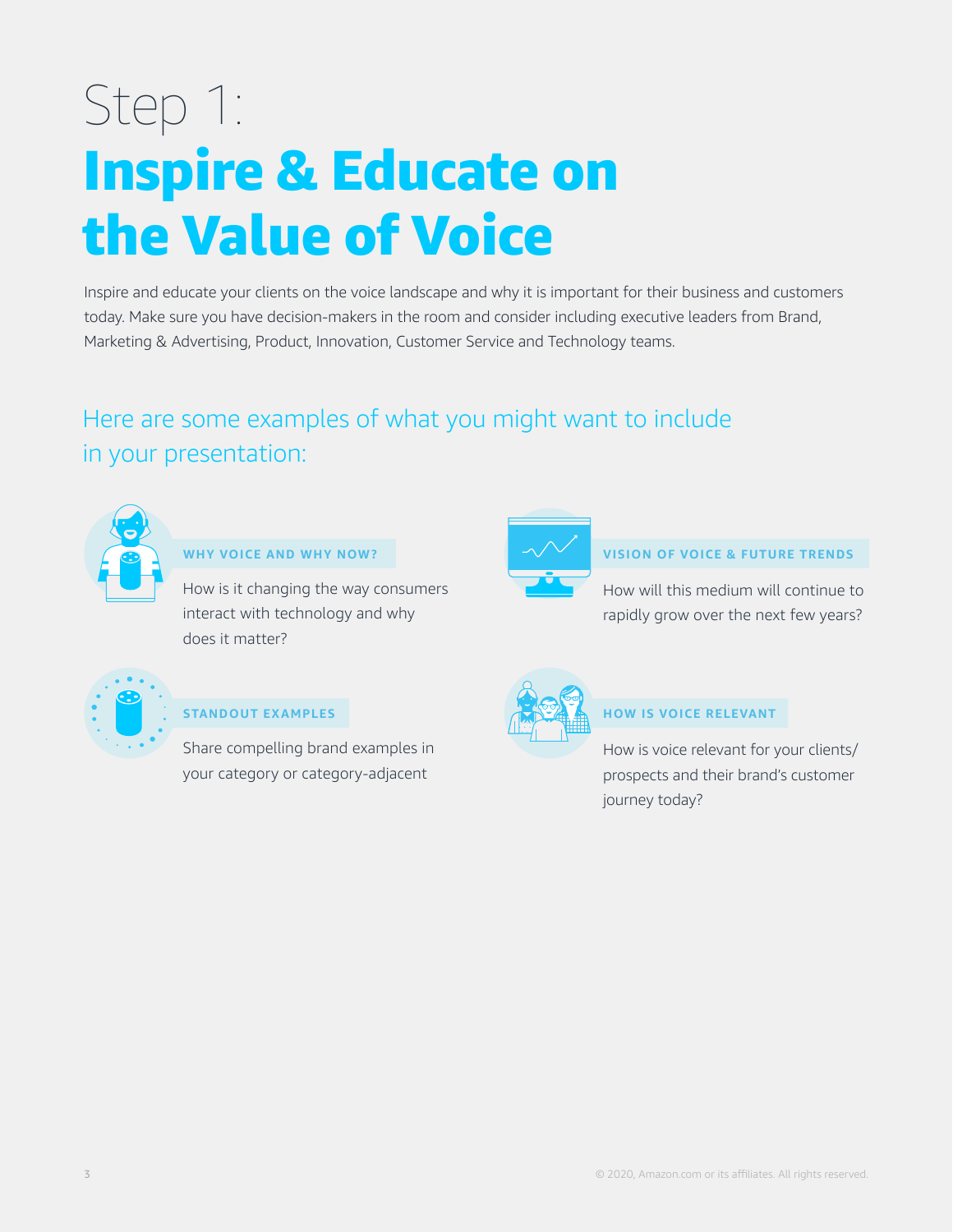# Step 2: Align on Voice Opportunities

A *Voice Strategy Workshop* can help your client and teams rapidly identify compelling and valuable use cases for a voice experience and result in a complete voice brief that ties together business/consumer goals, voice strategy, high-level requirements, timing and budget.

## Preparing for the Voice Strategy Workshop



#### **PLAN ATTENDEES & ROLES**

- ° Consider attendees from Executive Leadership, Strategy & Planning, Consumer Insights, Brand Marketing Managers, IT/Engineering and Digital Innovation disciplines
- ° Establish and assign roles in advance, e.g., workshop facilitator, note-taker, brand representative, innovation representative, decisionmakers, etc.



#### **DO YOUR HOMEWORK**

Good outputs require good inputs. We suggest assembling the material below to help gain a shared fact base and fuel the workshop:

- ° Business/Brand goals and objectives
- ° Consumer insights (consumer journey, segmentation, etc)
- ° Marketing roadmap of digital initiatives
- ° Voice landscape & insights overview
- ° Go-to-Market opportunities



#### **GATHER SUPPLIES**

We suggest bringing the following supplies to a workshop to encourage participation and aid in organization:

- **o** Sticky notes
- ° Poster-sized paper
- **o** Whiteboard
- ° Printouts of the brand's customer journey
- ° Parking lot for future meetings/discussions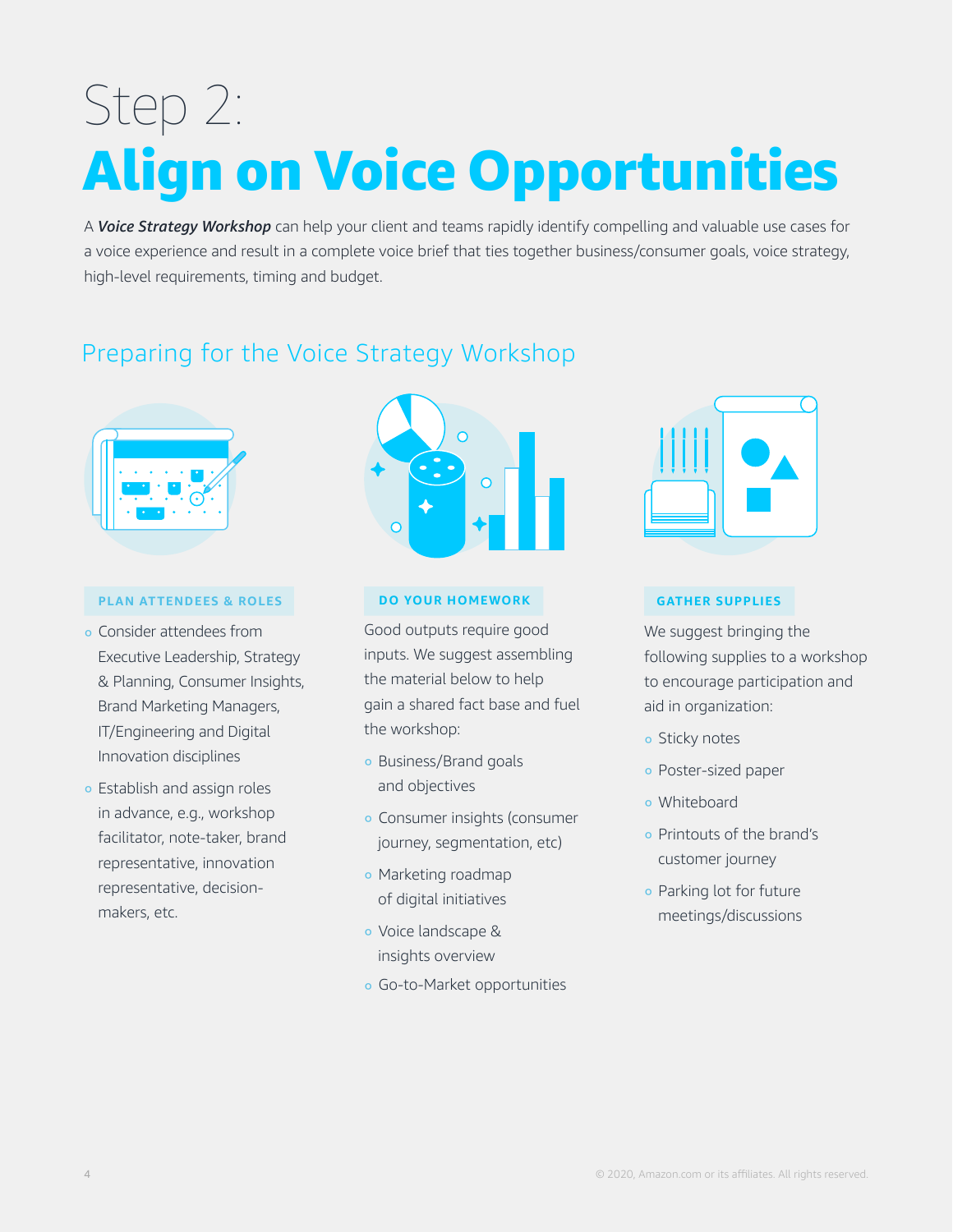## Recommended Workshop Agenda

The following is a recommended structure for hosting a *Voice Strategy Workshop.* Depending on your audience and materials, you can structure this Workshop to be anywhere from one day to more if needed – feel free to customize to make it work for you.

#### **1 VOICE 101 - REFRESHER**

*If you have different attendees from your education sessions, kick-off your workshop with a brief overview of the voice landscape and why it's important for their business and customers today. For example, you might cover:* 

- Why Voice and why now?
- ° Vision of Voice & future trends
- ° Standout Voice experience examples
- ° How is Voice relevant for your business today?

## **3 IDEATE**

*Brainstorm use cases on how voice can solve for consumer needs identified earlier.*

- ° List out the defined strategic opportunities on a whiteboard or poster paper
- ° For each strategic opportunity, participants (individuals or teams, depending on number of participants) write up: unmet consumer need, proposed voice experience use case, value to consumer, value to business, high-level features and user experience requirements
- ° Review and cluster use cases with common themes
- ° Prioritize use cases based on consumer needs, what will competitively differentiate the brand, what will drive the biggest impact for the business, brand, and feasibility, etc.
- ° Workshop what the ideal go-to-market strategy should be

### **2 DEFINE**

*Identify business priorities and customer pain points to solve. For example, you might:*

- ° Review business goals and objectives (near-term and long-term)
- ° Review consumer segmentation and prioritized focus for growth
- ° Review consumer journey and identify pain-points or unmet needs
- ° Based on business goals and consumer needs, identify two to three strategic opportunities that your brand can uniquely solve with a voice experience

#### **4 WRAP-UP & NEXT STEPS**

*Leave the workshop with a clear action plan and assign owners.*

- ° Recap core opportunities and high-level requirements to further explore
- ° Discuss key timing and milestone priorities
- ° Discuss budget planning process and next steps for SOW
- ° Designate an owner to be in charge of this initiative and set follow-up meeting